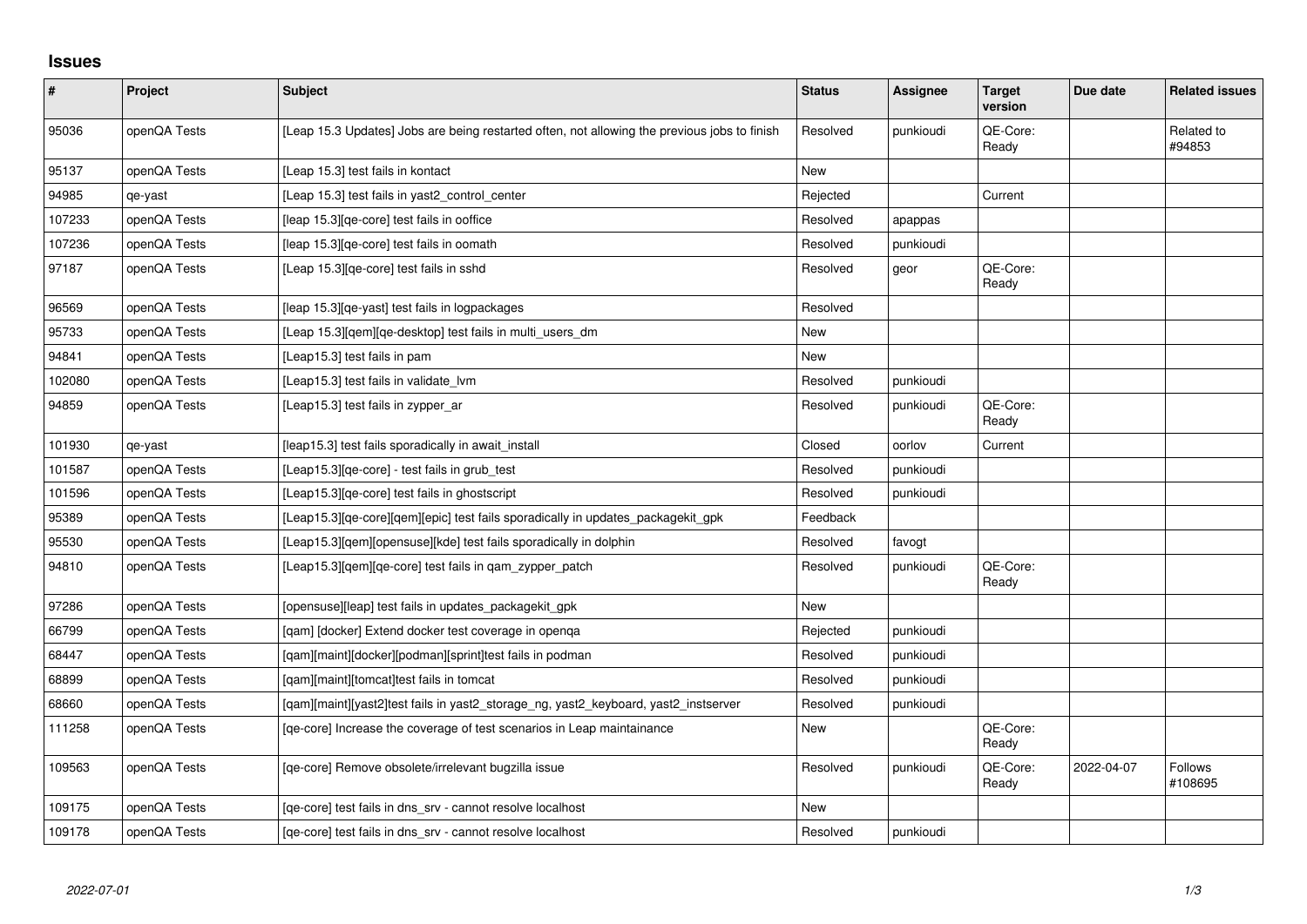| #      | Project      | Subject                                                                                                 | <b>Status</b> | <b>Assignee</b> | <b>Target</b><br>version | Due date | <b>Related issues</b>                                                                                                     |
|--------|--------------|---------------------------------------------------------------------------------------------------------|---------------|-----------------|--------------------------|----------|---------------------------------------------------------------------------------------------------------------------------|
| 112997 | openQA Tests | [qe-core] test fails in groupwise - groupwise core dumps                                                | Resolved      | mloviska        | QE-Core:<br>Ready        |          |                                                                                                                           |
| 110382 | openQA Tests | [qe-core] test fails in libqt5_qtbase in aarch64 - dialog pop-up takes more time to appear              | New           |                 |                          |          |                                                                                                                           |
| 112739 | openQA Tests | [qe-core] test fails in multipath - activation of multipath is expected                                 | Resolved      | mloviska        | QE-Core:<br>Ready        |          |                                                                                                                           |
| 110656 | openQA Tests | [qe-core] test fails in orphaned_packages_check - missing libpeas-loader-python                         | Resolved      | mloviska        | QE-Core:<br>Ready        |          | Related to<br>#111144                                                                                                     |
| 111144 | openQA Tests | [qe-core] test fails in orphaned_packages_check - whitelist libpeas-loader-python                       | Rejected      | punkioudi       | QE-Core:<br>Ready        |          | Related to<br>#110656                                                                                                     |
| 89329  | openQA Tests | [qe-core] test fails in shutdown - Machine didn't shut down                                             | New           |                 |                          |          | Related to<br>#90077,<br>Related to<br>#64812,<br>Related to<br>#58820,<br>Related to<br>#50756,<br>Related to<br>#112580 |
| 112907 | openQA Tests | [qe-core] test fails in welcome - waiting for selecting product needle                                  | Rejected      | punkioudi       | QE-Core:<br>Ready        |          |                                                                                                                           |
| 112169 | openQA Tests | [qe-core] test fails in zdup - ls: cannot access /dev/disk/by-label                                     | Resolved      | mloviska        | QE-Core:<br>Ready        |          | Related to<br>#108692                                                                                                     |
| 108076 | openQA Tests | [qe-core][15-sp4] test fails in libqt5_qtbase - Development tools module is not enabled                 | Resolved      | akumar          | QE-Core:<br>Ready        |          |                                                                                                                           |
| 96716  | openQA Tests | [qe-core][CI] Add CI check for module header not being updated                                          | Resolved      | punkioudi       | QE-Core:<br>Ready        |          |                                                                                                                           |
| 88139  | openQA Tests | [qe-core][functional] schedule ovs-server and ovs-client in the functional space                        | Resolved      | dheidler        |                          |          |                                                                                                                           |
| 87766  | openQA Tests | [qe-core][functional] test fails in java                                                                | Resolved      | punkioudi       |                          |          | Related to<br>#73240                                                                                                      |
| 88742  | openQA Tests | [qe-core][functional] test fails in yast2_lan_restart - Network reload was expected                     | Rejected      |                 |                          |          | Related to<br>#87943,<br>Related to<br>#105358                                                                            |
| 87739  | openQA Tests | [qe-core][functional]test fails in zypper_ar                                                            | Resolved      | punkioudi       |                          |          |                                                                                                                           |
| 108275 | openQA Tests | [qe-core][leap] test fails in test_results - new functionality of quitting the pop-up guiding<br>window | Resolved      | punkioudi       |                          |          |                                                                                                                           |
| 102098 | openQA Tests | [qe-core][Leap15.3] test fails in mariadb_srv                                                           | Resolved      |                 |                          |          |                                                                                                                           |
| 102104 | openQA Tests | [qe-core][Leap15.3] test fails in orphaned_packages_check                                               | Resolved      |                 |                          |          |                                                                                                                           |
| 93264  | openQA Tests | [qe-core][qem] Add journald_fss, openvswitch_ssl, vsftpd tests to QEM                                   | Resolved      | punkioudi       | QE-Core:<br>Ready        |          |                                                                                                                           |